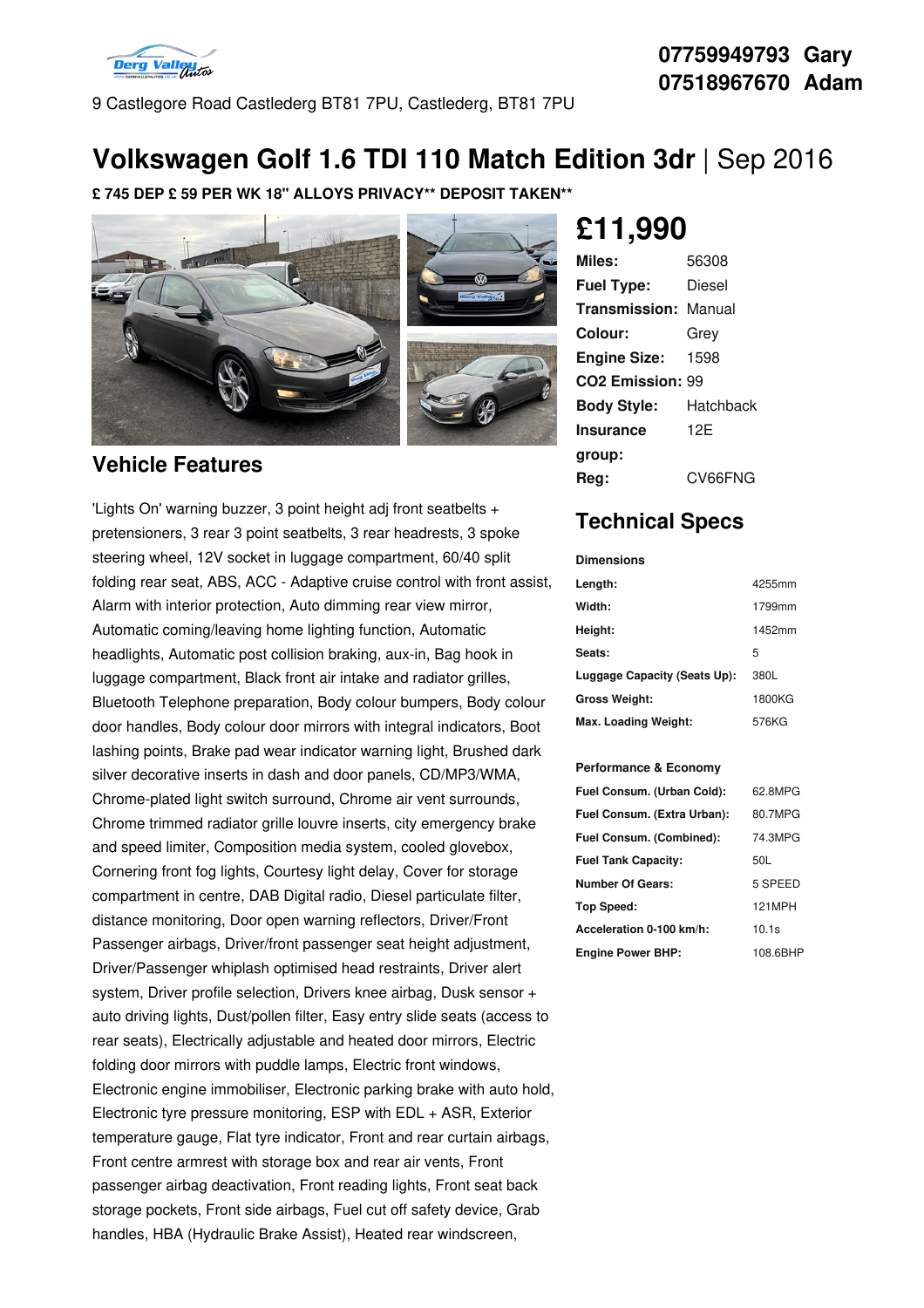Height/reach adjust steering wheel, height adjustable and removable, illuminated, Illuminated vanity mirrors, Instrument cluster in white, Isofix preparation for 2 rear child seats, Load through provision with rear centre armrest and cupholders x2, Lockable, Low fuel level warning light, Luggage compartment cover, Luggage compartment lighting, MDI with USB/iPod connection cables, Multifunction computer, Multifunction leather steering wheel with leather gear knob/handbrake grip, Oil level gauge, PAS - speed related, Passenger underseat drawer, Pre crash system, Rain sensor, Range adjustable headlights, Rear diffuser, Rear reading lights, Rear roof spoiler, Rear windscreen washer and wiper with interval delay, Remote central locking with 2 remote folding keys, Rev counter, Reverse activated kerb-view adjustment on passenger's door mirror, Steel space saver spare wheel, Storage box in luggage compartment, Storage compartment in roof console with cover, Storage compartments in doors, Trip and service interval display, Ultrasonic front and rear optical and audible parking sensors, USB and SD card reader, Variable boot floor, Warning buzzer and light for front seatbelts unfastened, Warning triangle and first aid kit holder, White adjustable panel illumination, Windscreen wipers/ intermittent wipe + 4 position delay, Winter pack - Golf, XDS electronic differential lock

## **Vehicle Description**

- **\* 18" ALLOYS OPTIONAL EXTRA £695**
- **\* COILOVERS**
- \* PRIVACY GLASS
- \* SAT NAV
- \* HEATED SEATS
- \* BLUETOOTH AUDIO STREAMING
- \* USB AUX INPUTS
- \* DAB RADIO
- \* DAYTIME RUNNING LIGHTS
- \* ISOFIX ANCHOR POINTS
- \* MOT TO AUG 2022
- \* GENUINE LOW MILES
- \* £0 ROAD TAX

### **CAR IN VERY GOOD CONDITION**

**FINANCE AVAILABLE FROM ONLY £59 PER WEEK £259 PER MONTH WITH ONLY £745 DEPOSIT ALLOYS INCLUDED POOR FINANCE APPLICATIONS WELCOME**

**NI REGISTERED CAR LOW VRT/NOX TO SOUTHERN IRELAND NO CUSTOMS CHARGE**

**DELIVERY CAN BE ARRANGED PHONE FOR MORE INFO**

## **DEAL INCLUDES: 1. FULL SERVICE CHECK OVER**